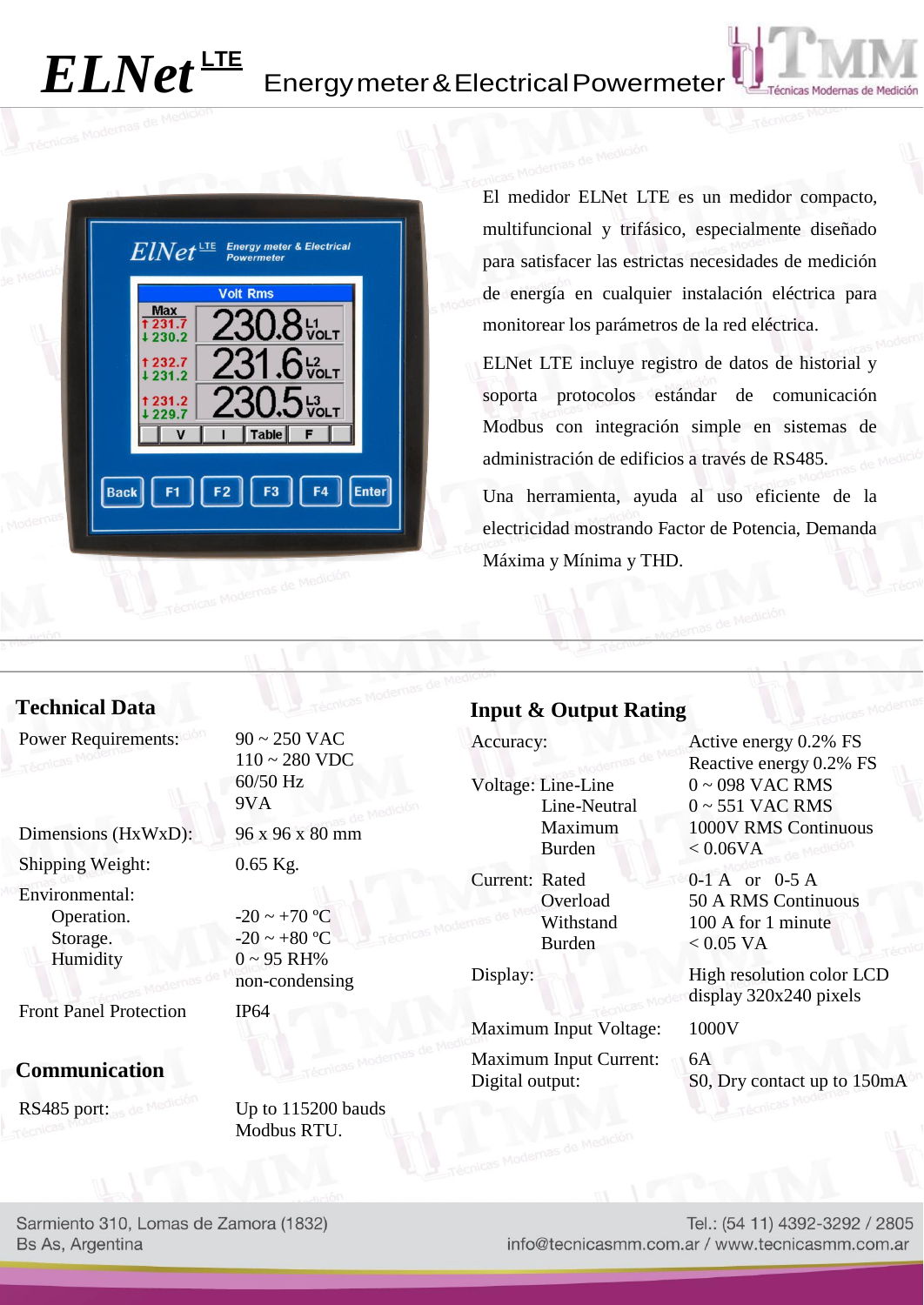## **Valores de Medición y Visualización**

| <b>Parámetros</b><br>de Medición         | <b>Display Range</b><br>in direct<br>connection<br>(scaling factor 1) | <b>Measuring in</b><br>direct connection<br>(scaling factor 1) | Visualización en<br><b>Display</b> |
|------------------------------------------|-----------------------------------------------------------------------|----------------------------------------------------------------|------------------------------------|
| Current                                  | $0.001 - 6A$                                                          | $0.001 - 6A$                                                   | $0.001 - 99999KA$                  |
| <b>Neutral Current</b><br>(calculated)   | $0.001 - 6A$                                                          | $0.001 - 6A$                                                   | $0.001 - 99999KA$                  |
| Voltage L-N                              | $0.000 - 550$ V                                                       | $0.000 - 550$ V                                                | $0.001 - 99999$ KV                 |
| Voltage L-L                              | $0.000 - 950$ V                                                       | $0.000 - 950$ V                                                | $0.001 - 99999KV$                  |
| Frequency (Hz)                           | 45,001-65,001 Hz                                                      | 45.001-65.001 Hz                                               | 45.001-65.001 Hz                   |
| Active power<br>total\phase              |                                                                       | Moderna                                                        | $0.000W - 99999MW$                 |
| Reactive power<br>total\phase            |                                                                       |                                                                | $0.000VAR -$<br>99999MVAR          |
| Apparent power<br>total\phase            |                                                                       |                                                                | $0.000VA -$<br>99999MVA            |
| <b>Power Factor</b><br>$(cap.\mid ind.)$ | $-1.000 \div 1.000$                                                   | $-1.000 \div 1.000$                                            | $-1.000 \div 1.000$                |
| <b>Active Energy</b><br>total\phase      | Técnicas                                                              |                                                                | $0.001WH -$<br>99999999MWH         |
| <b>Reactive Energy</b><br>total\phase    |                                                                       |                                                                | $0.001VARH -$<br>99999999MVARH     |
| <b>Apparent Energy</b><br>total\phase    |                                                                       |                                                                | $0.001$ VAH -<br>99999999MVAH      |
| Harmonic THD<br>V\I                      | dición                                                                |                                                                | $0.000 - 100\%$                    |
| Operating hour<br>meter                  |                                                                       |                                                                | 99999-HH:MM:SS                     |

#### **Standards**

IEC 60051-03 EN 55022, Class A, Amendments A1; A2 EN 55024, Amendments A1; A2 EN 61000-3-2, Class A EN 61000-3-3, Amendment A1 IEC 61000-4-2 IEC 61000-4-3 IEC 61000-4-4 IEC 61000-4-5 IEC 61000-4-6 IEC 61000-4-11

#### **Accuracy (FS):**

| Voltage             | $\pm 0.2 \%$ |  |
|---------------------|--------------|--|
| Current             | ± 0.2%       |  |
| Energy              | ± 0.2%       |  |
| Power               | $\pm 0.4 \%$ |  |
| Frequency           | ± 0.05%      |  |
| <b>Power Factor</b> | $\pm 0.5\%$  |  |



Sarmiento 310, Lomas de Zamora (1832) Bs As, Argentina

Tel.: (54 11) 4392-3292 / 2805 info@tecnicasmm.com.ar / www.tecnicasmm.com.ar